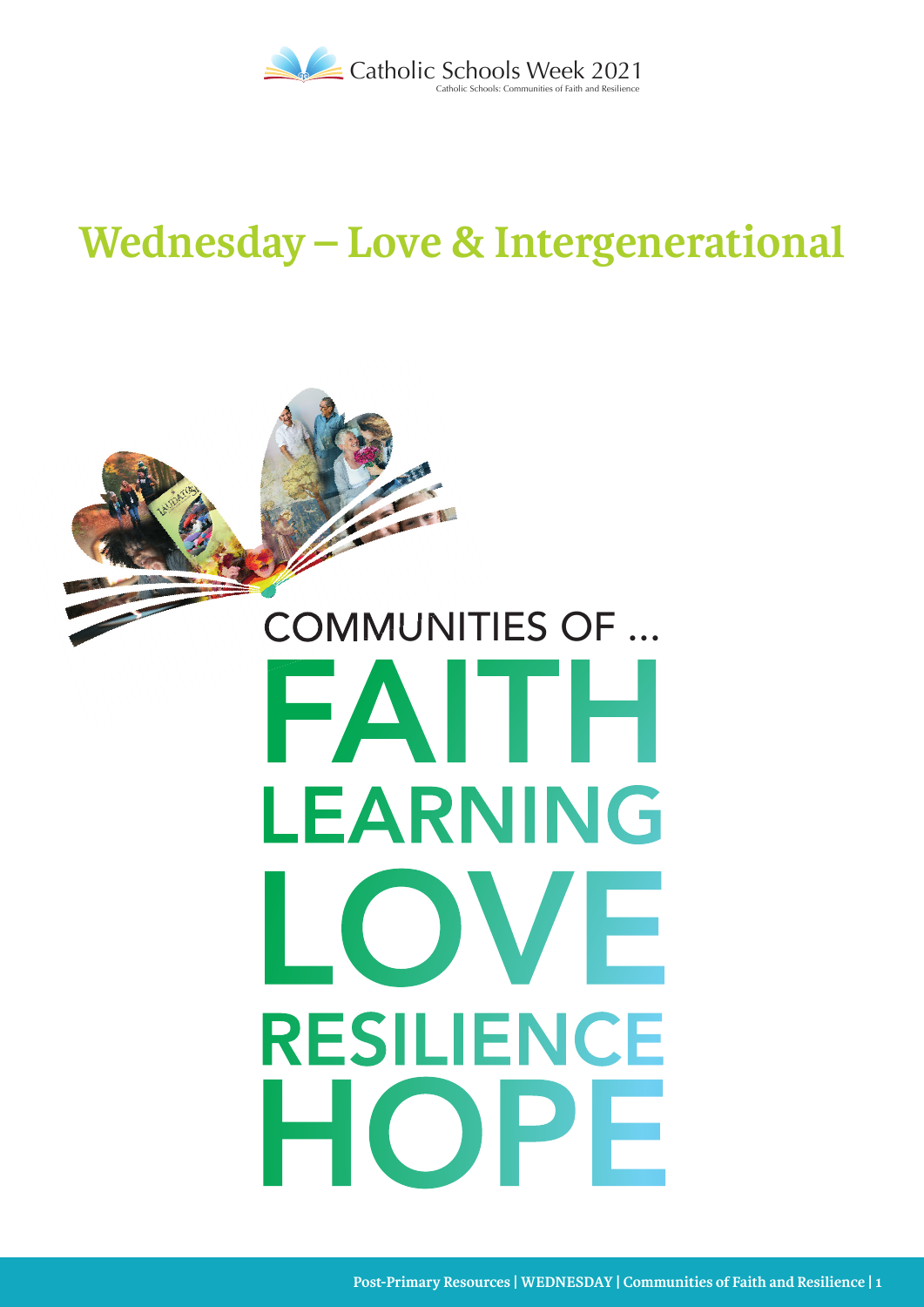

### **Wednesday – Love & Intergenerational**

#### **27 January 2021**

#### **Learning Intention**

Students will learn the importance of love and intergenerational solidarity to a Christian community of faith and resilience.

#### **Success Criteria**

- Students will be able to explain the words 'intergenerational solidarity' and 'flourishing', and identify different examples of them.
- Students will be able to analyse statistics which show varying levels of religious practice among generations and to give reasons why that might be the case.
- Students will be able to reflect on whether they are acting with love towards older generations.

Eighteen-year-old Lewis Leigh from Wales went viral when he taught his seventy-six-year-old Nan a TikTok dance after delivering her groceries to her during the Covid 19 lockdown. Watch: https://www. youtube.com/watch?v=aA7HNHjGNnA

1. What shows us that there is a great bond between Leigh and his Nan?

2. This dance normally begins with a hand in the air. Why do you think Leigh adapted it?

3. Why makes this video different to most TikToks?

4. Discuss what 'intergenerational solidarity' means. Does this video show this in action? How?

5. Read the Bible verse Proverbs 20:29: 'The glory of the young is their strength; the grey hair of experience is the splendour of the old.' What relevance might it have to this video?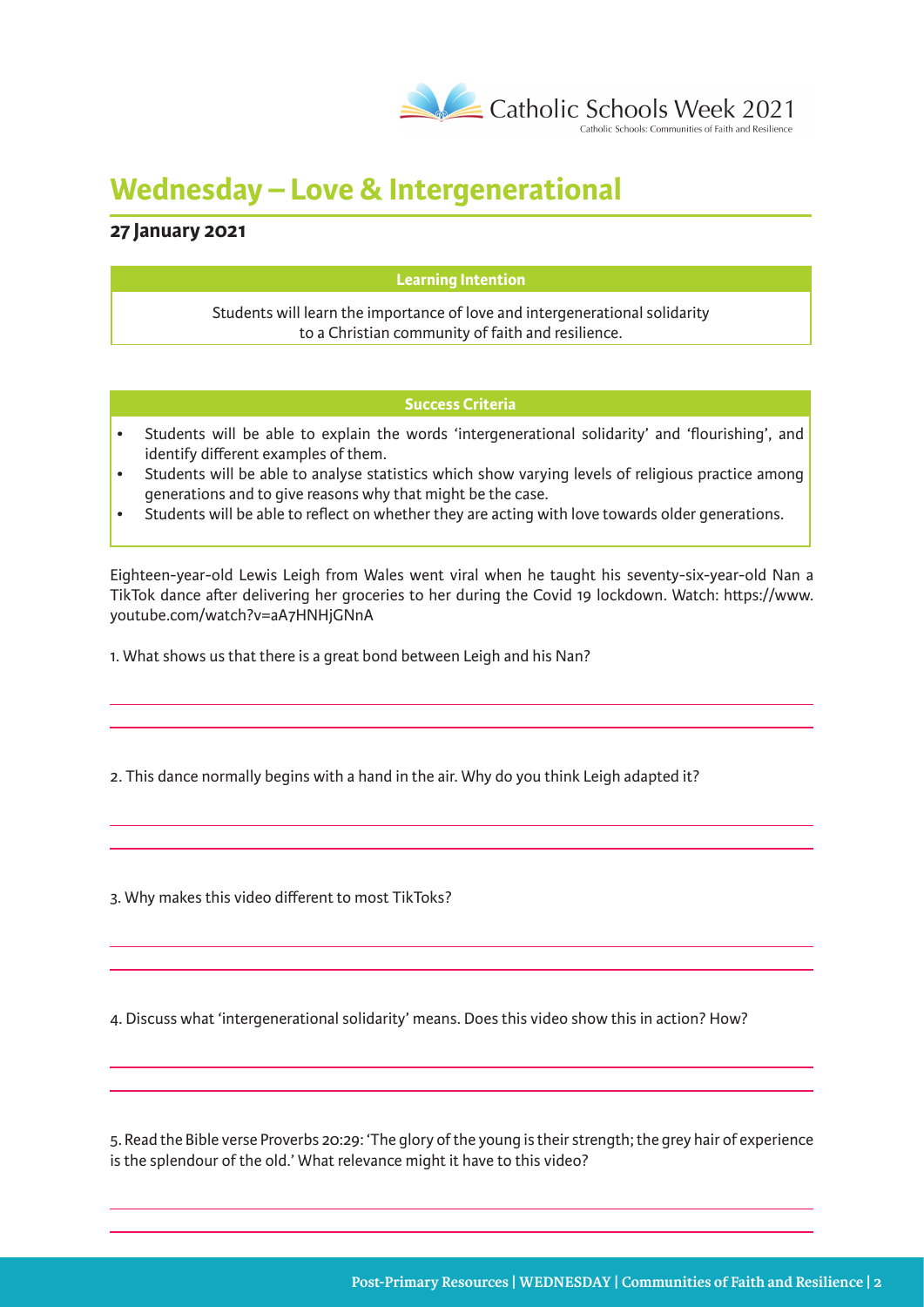

#### **Small Group Activity**

1. List the best things about being a teenager.

2. List the best things about being an older person.

3. What does the word 'flourish' mean?

4. Pick some things from the lists above about the best things about being young and old which really help people to flourish.

5. What 'cool stuff' might each generation know that the other does not?

Calasanctius College from Oranmore in Galway won the Bronze Award for their project 'Our Living Scenes' in the Intergenerational Solidarity Award 2019 by DCU. Every Thursday, TY pupils meet with older members of the community and take part in activities with them. Watch this short video (1:24 mins): https://youtu.be/CEEv2cInpk8

Think – Pair – Share

**Think:** Take a moment to reflect on a particular moment that struck you from the video.

**Pair:** Share with someone else the moment that you chose and why. Let the other person do the same.

**Share:** Pick another pair and repeat the process. Finally, discuss as a class.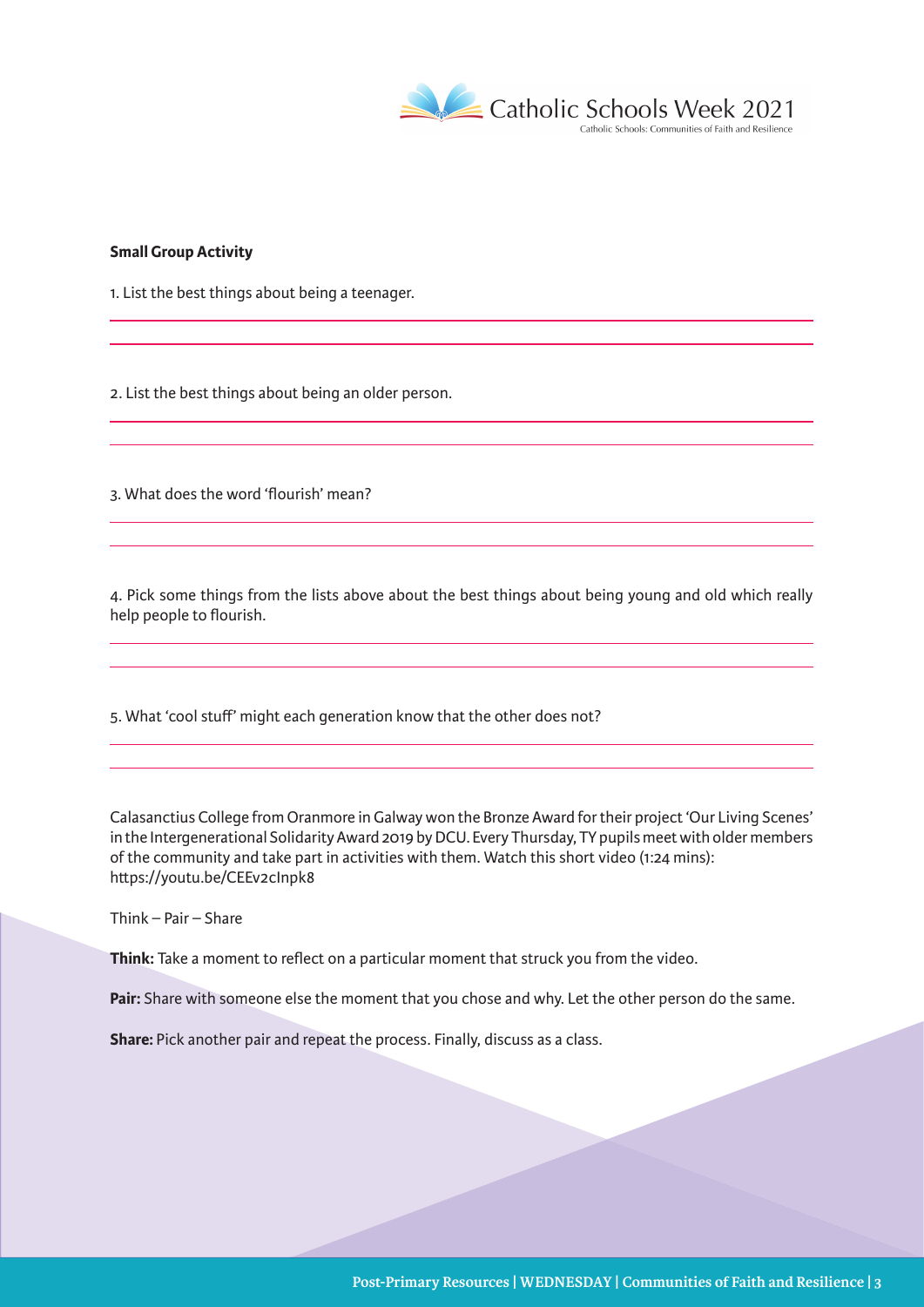

#### **Alternative Activity**

1. List the skills that the older people shared with the younger people.

2. List the skills that the younger people shared with the older ones.

3. What impact do you think this TY activity would have on the older people? The younger people?

4. How does the video show 'intergenerational solidarity' and 'flourishing'?

#### **Numeracy Moment**

Here are the statistics for religious practice from the 2016 census.

In 2016 the proportion of Roman Catholics increased steadily from 75.5 per cent for those aged less than one, to 83.5 percent for 11-year-olds. It then falls with increasing age to reach a low of 60.5 percent for 27 -year-olds before steadily rising to reach a peak for 82-year-olds at 91.9 per cent.

The reverse of this pattern can be largely seen for those indicating no religion, with an initial low of 4.5 per cent for 12-years-olds, rising to a peak of 18.5 per cent for those aged 26 before declining as the population ages.

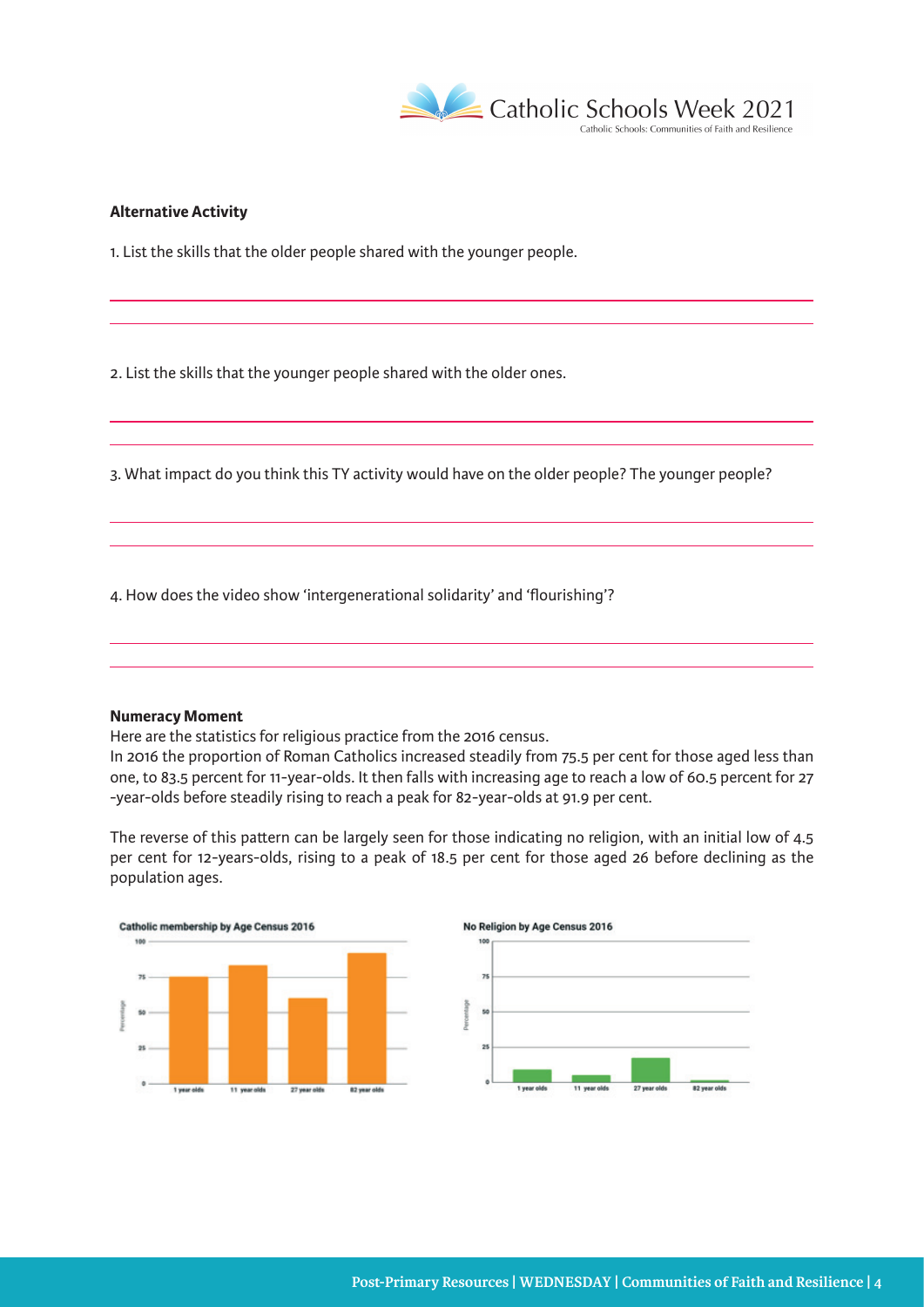

1. A census is a snapshot in time. The next census may not show, for example, 60.5 % of 27-year-olds identifying as Roman Catholic. What reasons might there be for the fact that in 2016, membership of the Catholic Church was lowest in this age group?

2. Why are so many young children Catholic?

3. Why are so many older people Catholic?

4. If the census were being taken today, how might the figures be different?

5. Compare the two slides with bar charts. What strikes you most about them?

**Extension Activity:** 

 $\cdots$ **Research the work of Alone, which relies heavily on volunteers**